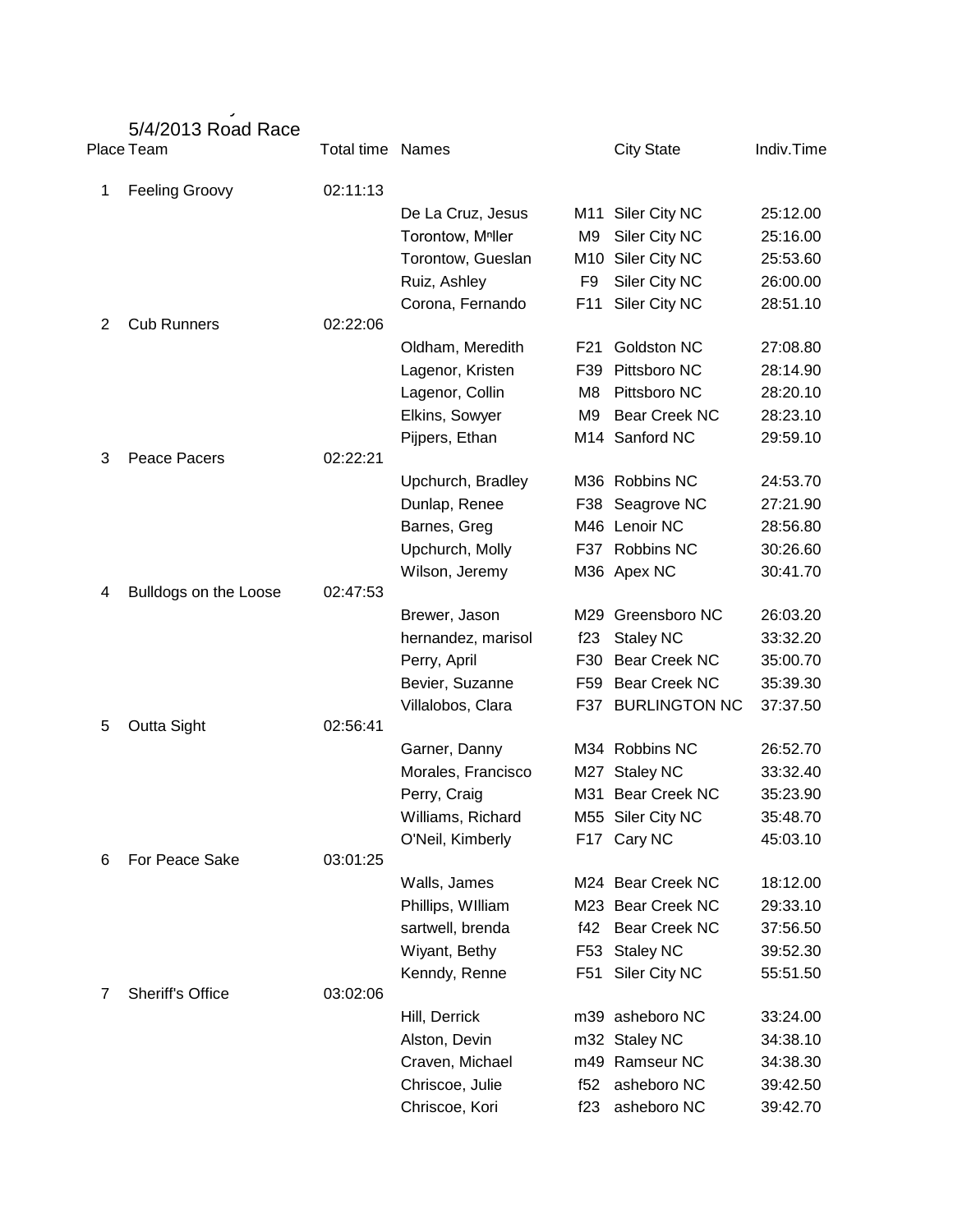| 8  | Auldern Academy       | 03:02:55 |                    |                 |                    |          |
|----|-----------------------|----------|--------------------|-----------------|--------------------|----------|
|    |                       |          | O'Quinn, Molly     |                 | F15 Siler City NC  | 27:42.50 |
|    |                       |          | Storm, Karen       |                 | F47 Siler City NC  | 28:04.10 |
|    |                       |          | Herr, Sarah        |                 | F15 Siler City NC  | 34:06.20 |
|    |                       |          | Snyder, Annie      |                 | F16 Siler City NC  | 34:42.50 |
|    |                       |          | Bruner, Zoe        |                 | F17 Siler City NC  | 58:19.40 |
| 9  | Sole Searchers        | 03:09:43 |                    |                 |                    |          |
|    |                       |          | Conroy, Nathan     |                 | M42 Siler City NC  | 22:22.70 |
|    |                       |          | Haddix, Elizabeth  |                 | F42 Siler City NC  | 38:46.50 |
|    |                       |          | Steele, Bob        |                 | M45 Pittsboro NC   | 40:54.30 |
|    |                       |          | Bredenberg, Cindy  |                 | F40 Pittsboro NC   | 42:56.50 |
|    |                       |          | Conroy, Kathleen   |                 | F44 Siler City NC  | 44:43.40 |
| 10 | <b>Liles Plumbing</b> | 03:20:27 |                    |                 |                    |          |
|    |                       |          | hudson, chase      |                 | m29 Siler City NC  | 23:01.20 |
|    |                       |          | Hudson, Debra *    |                 | F56 Siler City NC  | 34:52.70 |
|    |                       |          | Atkinson, Kesler   | M <sub>9</sub>  |                    | 35:24.30 |
|    |                       |          | Liles, Edward      |                 | M57 Siler City NC  | 51:01.20 |
|    |                       |          | Liles, Scarlet     |                 | F30 Siler City NC  | 56:07.70 |
| 11 | VCE K-1               | 03:35:51 |                    |                 |                    |          |
|    |                       |          | Finnin, Kaitlin    |                 | F25 Greensboro NC  | 27:57.80 |
|    |                       |          | Poole, Robbie      |                 | M28 Greensboro NC  | 33:34.70 |
|    |                       |          | tanner, maria      | f57             | Siler City NC      | 37:47.10 |
|    |                       |          | Poole, Brithney    | F <sub>26</sub> | Greensboro NC      | 58:15.30 |
| 12 | <b>MOOD</b>           | 03:46:32 | Smith, Chistie     |                 | F24 Chapel Hill NC | 58:16.20 |
|    |                       |          | DeGaetano, Leticia |                 | F53 Siler City NC  | 42:26.30 |
|    |                       |          | DeGaetano, Richard |                 | M74 Siler City NC  | 42:52.30 |
|    |                       |          | Gates, Mike        |                 | M25 Siler City NC  | 45:19.90 |
|    |                       |          | Deaton, Zach       |                 | M31 Siler City NC  | 47:46.10 |
|    |                       |          | Dukeman, Bonnie    |                 | F45 Siler City NC  | 48:07.30 |
| 13 | <b>VCE 2-5</b>        | 03:49:40 |                    |                 |                    |          |
|    |                       |          | Gaines, Heidi      |                 | F39 Siler City NC  | 33:20.30 |
|    |                       |          | Layman, Kari       |                 | F37 Staley NC      | 35:46.10 |
|    |                       |          | Marvin, Liz        |                 | F23 Siler City NC  | 52:17.00 |
|    |                       |          | Moody, Jenna       |                 | F29 Siler City NC  | 54:07.80 |
|    |                       |          | Hussey, Katie      |                 | F26 Bennett NC     | 54:08.60 |
| 14 | VCE Pre-K             | 04:16:12 |                    |                 |                    |          |
|    |                       |          | Rocha, Deisi       |                 | F28 Siler City NC  | 41:04.30 |
|    |                       |          | Decker, Jennifer   |                 | F30 Siler City NC  | 53:42.50 |
|    |                       |          | Haithcock, Erica   |                 | F25 asheboro NC    | 53:43.50 |
|    |                       |          | White, Kendra      |                 | F20 Ramseur NC     | 53:50.10 |
|    |                       |          | Decker, Jo         |                 | F49 Siler City NC  | 53:51.90 |
| 15 | JUST4FUN5             | 04:29:43 |                    |                 |                    |          |
|    |                       |          | Kotoris, Jody      | F41             | Siler City NC      | 52:12.50 |
|    |                       |          | Brower, Kelly      |                 | F27 Siler City NC  | 52:12.70 |
|    |                       |          |                    |                 |                    |          |